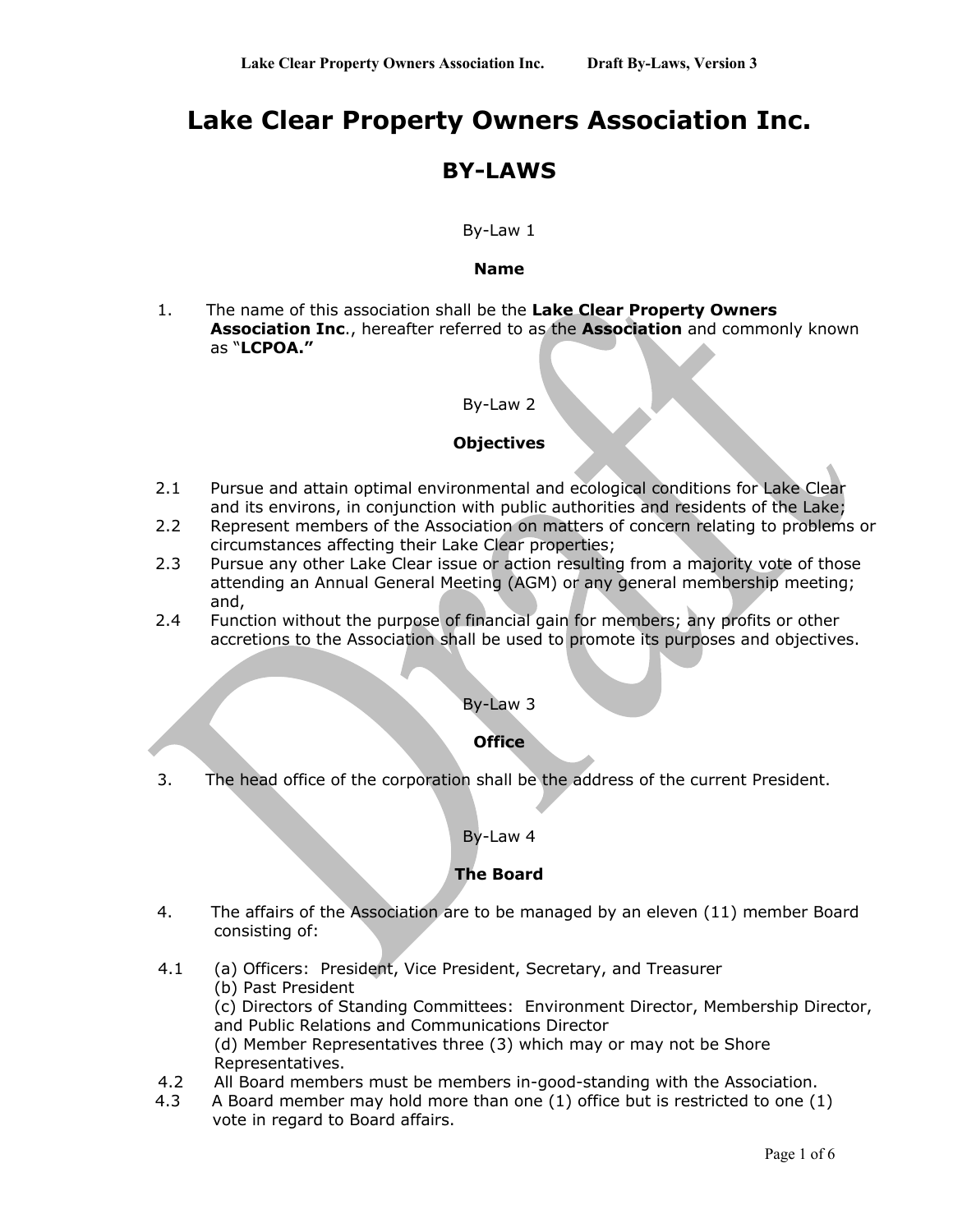- 4.4 Board members shall neither receive any profit for acting as such, nor directly nor indirectly receive any profit from holding their positions.
- 4.5 Liaison persons from outside organizations (e.g. Lake Clear Conservancy) may be invited to attend Board meetings at the discretion of the Board. Such persons must: (a) Be a member in good standing with the LCPOA, and (b) There must exist a reciprocal agreement stating a member of LCPOA will have
- similar standing with this outside organization. 4.6 The President has the authority to invite participation of persons at Board meetings, if at their discretion said person can make a contribution to the activities of the
	- Board. These additional people WILL NOT have voting rights at Board meetings.

## By-Law 5

## **Election of Board Members**

- 5. Each Board Member, except the Past President, shall be elected at the AGM of the Association.
- 5.1 A Board Member shall hold office commencing one (1) week following the AGM for a period of one year.
- 5.2 All past Board Members shall retire one (1) week following the AGM.
- 5.3 Current Board Members shall be eligible for re-election so long as they remain qualified.
- 5.4 If for any reason a Board Member can no longer perform their duties, the Board may appoint an acting Board member to fulfill this function for the remainder of the term. This interim member position will terminate as in 5, 5.1 and 5.2.
- 5.5 If for any reason a Board position cannot be filled at the AGM, the Board may invite a member to serve in an acting role.
- 5.6 The election will be by a show of hands, unless a secret (paper) ballet be demanded by a majority of the voting members present.
- 5.7 A list of candidates who have indicated their willingness to stand for a Board position will be developed by the Past President in advance of the AGM. Candidates may also be nominated from the floor of the AGM.

#### By-Law 6

## **Signing Authority**

- 6.1 The Treasurer, the President, and one (1) other Officer shall hold signing authority for the Association.
- 6.2 Two (2) signatures will be required for all financial transactions. These two officers shall not be from the same family or sharing the same property.

#### By-Law 7

## **Meetings of the Board**

7. The Board shall meet as needed throughout the year. It is considered desirable that a broadly regular schedule be maintained, as a general principle.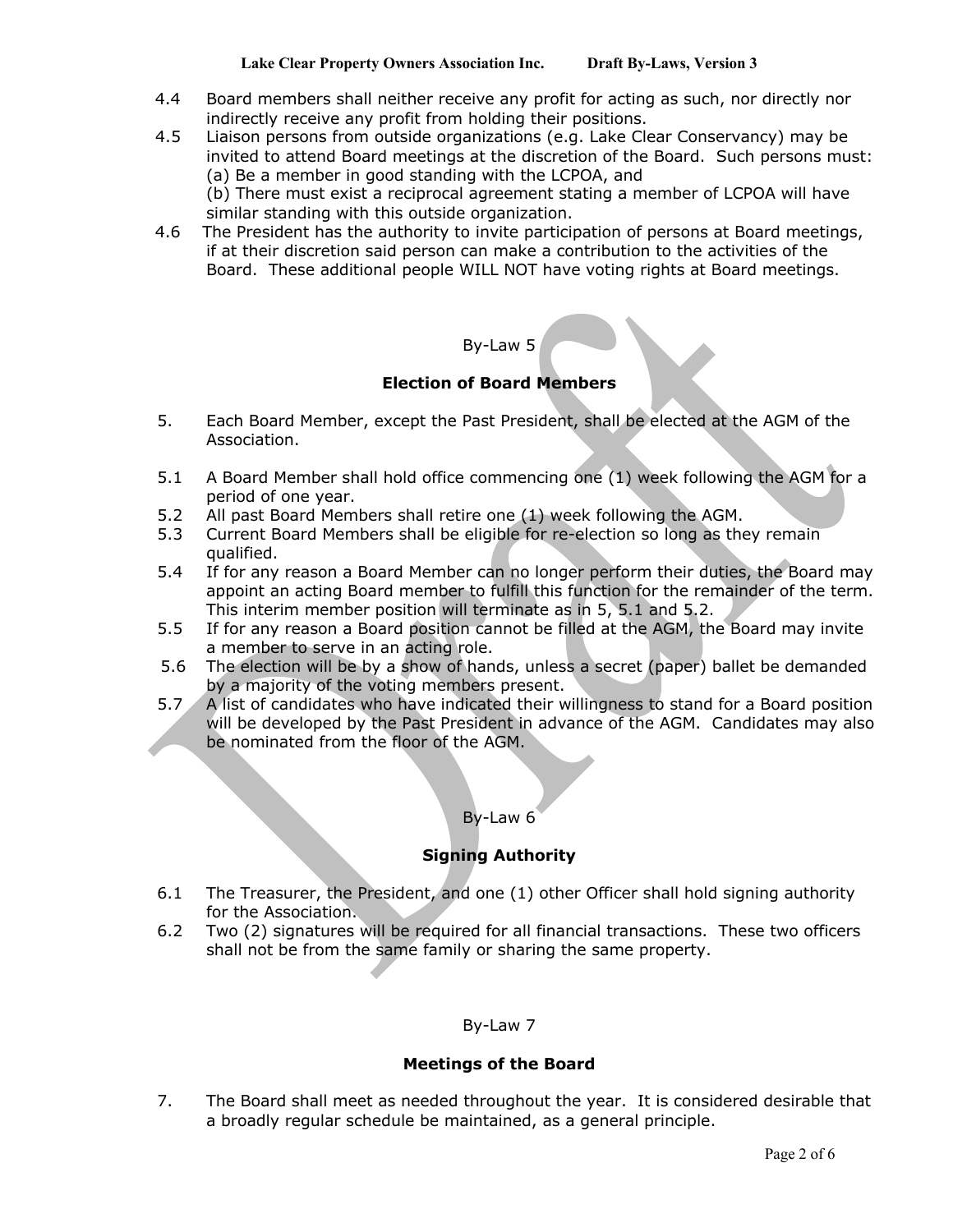- 7.1 No formal notice of meetings shall be necessary if all Board members are in agreement, or if those unable to be present have given their consent to the meeting being held in their absence.
- 7.2 The Board may hold its meetings at such place as it may determine.
- 7.3 The President shall call Board meetings.
- 7.4 At least 50% of members of the Board shall be considered a quorum for the transaction of formal business. No proxy Board members are permitted.
- 7.5 Board meetings may also be formally called by the Secretary on written direction of any two (2) members of the Board. Notice of such meetings and the reason for the meeting shall be forwarded to each Board member not less than seven (7) days prior to the meeting.
- 7.6 Voting within the Board shall be by majority of all in attendance at the start of the meeting. The President will only cast a vote in the case of a tie vote.
- 7.7 In urgent or unusual situations, meetings and decisions initiated by the President, or in their absence, by the Vice President, may be conducted electronically*.*

## By-Law 8

## **General Membership and Voting**

- 8. Membership in the Association shall be limited to owners of deeded shoreline properties abutting Lake Clear, Little Lake Clear, and Mud Lake OR owners of properties on road allowance that abuts Lake Clear, Little Lake Clear, and Mud Lake. As well owners who have purchased memberships in either 2017, 2018, and 2019 may also purchase memberships in the following years and memberships may be transferred if the deeded property is sold.
- 8.1 Owners of deeded property, for which current Association dues have been paid in full, shall be considered a member in good standing. Such a member will be entitled to one (1) vote at any general meeting of the Association.
- 8.2 A property owner, regardless of the number of properties owned on Lake Clear, is entitled to one (1) vote. This is dictated by Legislation.
- 8.3 In instances where two (2) or more persons own a property, only one is entitled to vote. Any conflict among owners of a single property demonstrated at the meeting will render the vote for the property null.
- 8.4 No proxy votes are permitted as per Provincial legislation.<br>8.5 The membership may consider and transact any business a
- The membership may consider and transact any business at any general meeting of the association providing that motions put forward by other than the Board be presented in a Notice of Motion to the Board, in writing and received by the Board at least 60 days before the scheduled meeting.

## By-Law 9

## **Meetings of the General Membership**

- 9. There must be one (1) Annual General Meeting (AGM) of the Association every 15 months but preferably once per year. Other general and emergency meetings may be called throughout the year.
- 9.1 All meetings shall be held in the proximity of Lake Clear.
- 9.2 A quorum is the majority of those members in good standing who are in attendance at the meeting.
- 9.3 Decisions shall be made by majority vote of all members in attendance.
- 9.4 The membership may consider and transact any business at any general meeting of the association providing the substantive motions be put forward to the Board at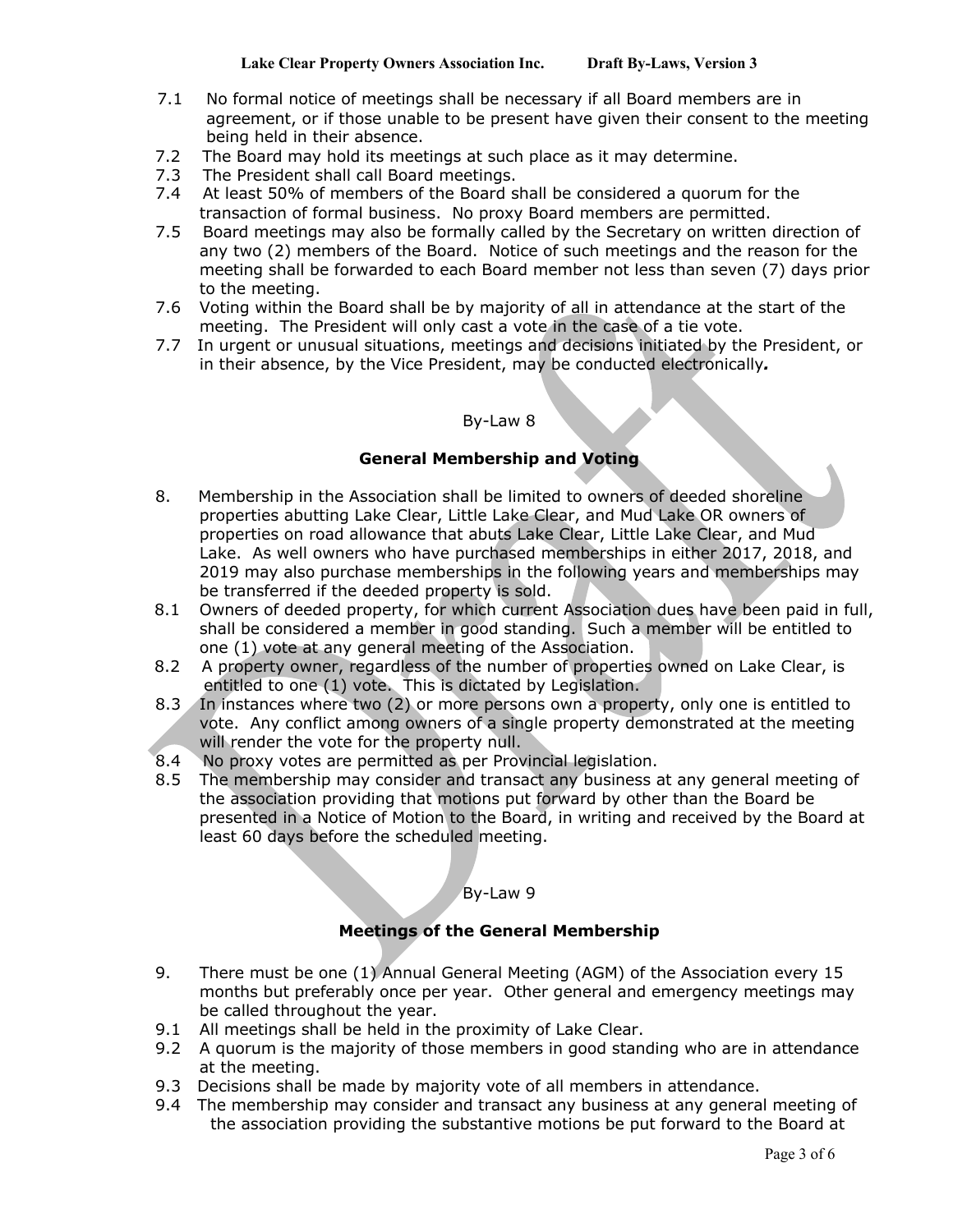least sixty (60) days before the scheduled meeting.

- 9.5 The AGM shall be on the Saturday, one week prior to the August Civic Holiday weekend unless otherwise scheduled by the Board.
- 9.6 The notice-of-meeting and agenda for the AGM shall be distributed to all members in writing or electronically, at least two (2) weeks prior to the meeting.
- 9.7 It is the responsibility of each member of the Association to ensure the Membership Director has their correct address, e-mail address, and telephone number as appropriate.
- 9.8 At every AGM, the written reports of Board members will be provided in advance.
- 9.9 As per By-Law 5, Board members for the following year shall be elected; dues and charges for the following year established, and any other appropriate business conducted.
- 9.10 All substantive motions are to be published with the notice-of-meeting.
- 9.11 Other General meetings (not an AGM) of the membership may be called by the President or by the Secretary on the direction of the Board at any time between May 1<sup>st</sup> and October 31<sup>st</sup>.
	- 9.11.1 The announcement and agenda for a general meeting shall be distributed electronically to all members, at least two (2) weeks prior to the meeting.
	- 9.11.2 A quorum shall be that of owners of deeded property represented.
	- 9.11.3 A general meeting of the membership must be called by the Secretary if given direction, in writing, by owners of deeded property, who are members in good standing, totaling 10% of the membership.
- 9.12 An Emergency General Meeting may be called at any time by the President, or in their absence the Vice President, or in their absence the Treasurer, to deal with an urgent problem requiring membership input.
	- 9.12.1 An Emergency General Meeting (EGM) will have a single item agenda.
	- 9.12.2 The announcement of the meeting and the agenda item shall be distributed electronically to all members, at least two days prior to the meeting.
	- 9.12.3 Ouorum for an EGM shall be that of the majority of those members in good standing who are in attendance at the meeting.
	- 9.12.4 Decisions taken at an EGM shall be ratified at the next AGM.

## By-Law 10

## **Financial Year**

- 10.1 The fiscal year of the Association shall terminate on the last day of March.
- 10.2 The issuance of an audit should be reviewed. An annual vote regarding possible waving of this requirement must be undertaken.

#### By-Law 11

#### **Insurance**

11. The Association shall purchase appropriate liability insurance

## Bay-Law 12

## **Amendments to the By-Laws**

12. The By-Laws will be reviewed, amended by the Board, and ratified at the following